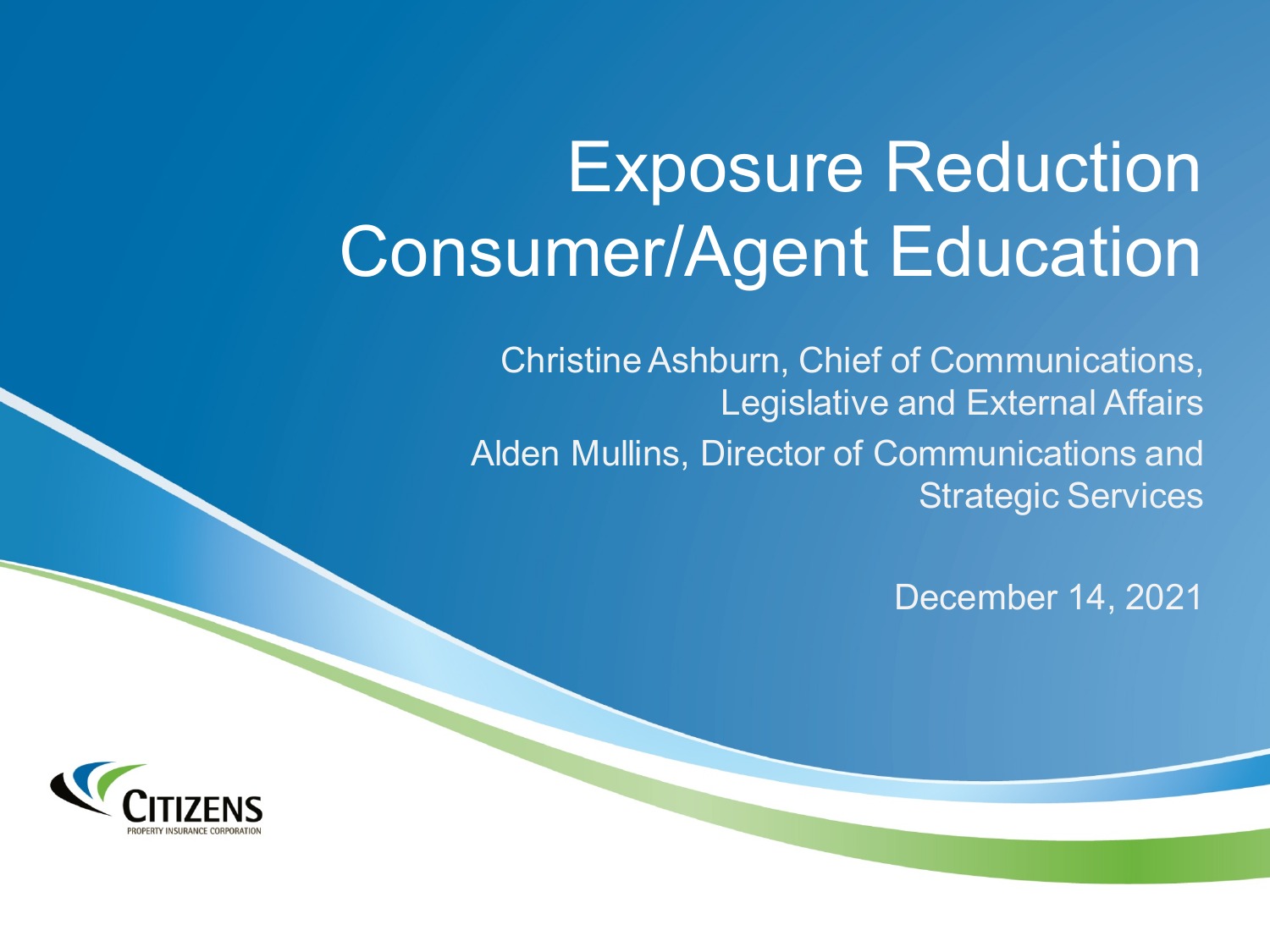### **FMAP Marketing**

Since the September meeting, the primary focus of marketing the Florida Market Assistance Plan (FMAP) has been to reestablish the brand with Florida consumers to generate awareness and interest in the service.

Keeping consumers at the forefront, we reviewed the types of customers already participating in FMAP. Data suggests the referral service is often used by shoppers comparing insurance premiums and coverage of other companies prior to policy renewal. That information guided our content and imagery strategy to broaden focus to a wider demographic of consumers throughout the insurance purchase lifecycle, not merely limited to those purchasing a new home or their first home.

Evaluating other insurance products in the market, we have developed an updated FMAP brand persona to be approachable and friendly, offering helpful and trusted information. Those characteristics led to developing and launching messaging for both public radio and social media.

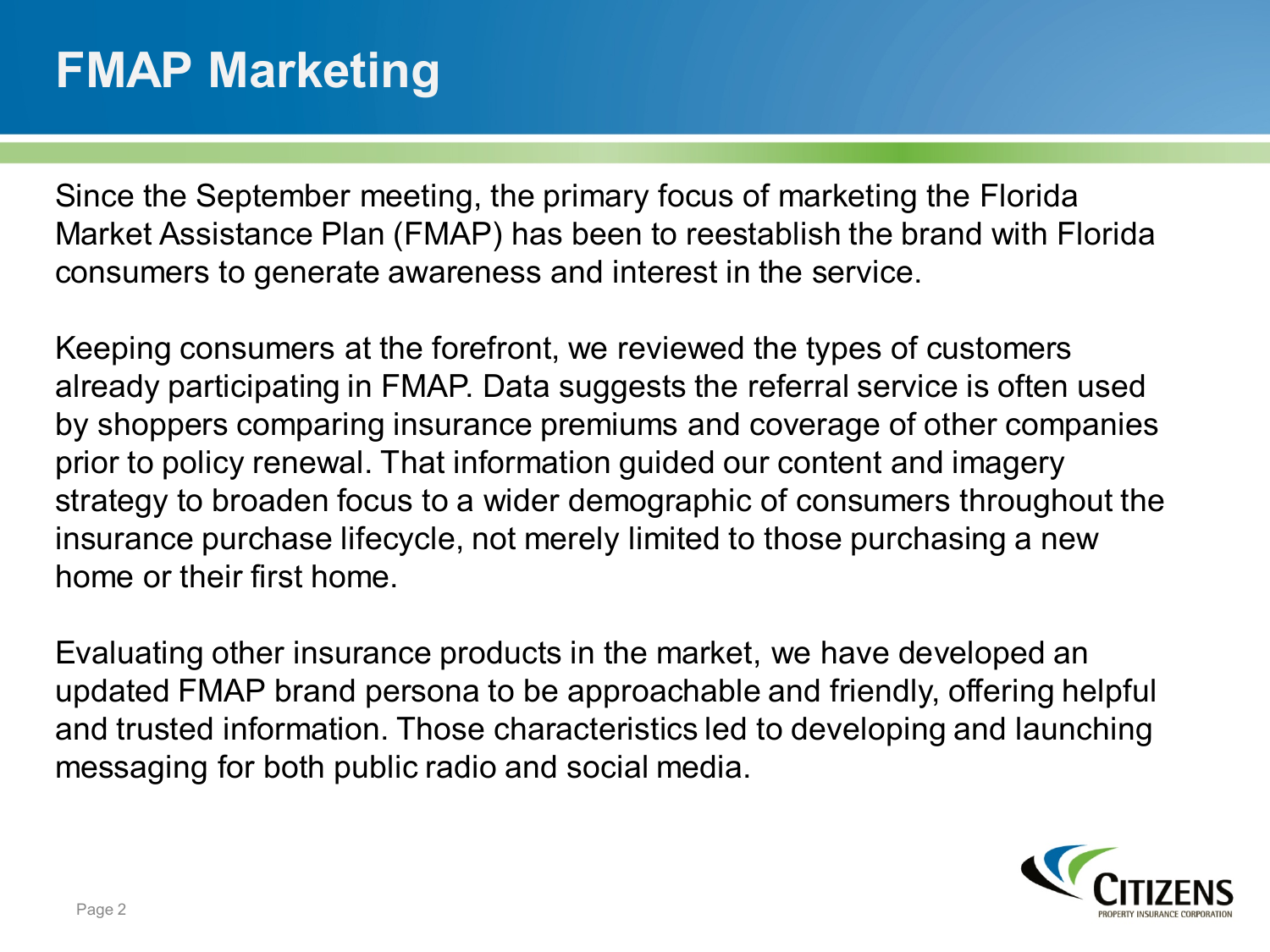# **FMAP Marketing – Public Radio Messaging**

Florida Public Media serves the state with 13 public radio and 11 public television stations

- Combined viewer and listener audience reaches 99.9% of Floridians
- Current sponsorship includes a total of 200 radio ads per month across all stations

New :15, :20 and :30 second format radio spots focused on FMAP were created to air.

- Two variations on rotation
	- What is FMAP?
		- 50/50 rotation with regular Citizens messaging started on November 29
	- Who can use FMAP?
		- Additional version starts January 3 to rotate 50/50 in the FMAP slot





What is FMAP? :20 second version Who can use FMAP? :15 second version

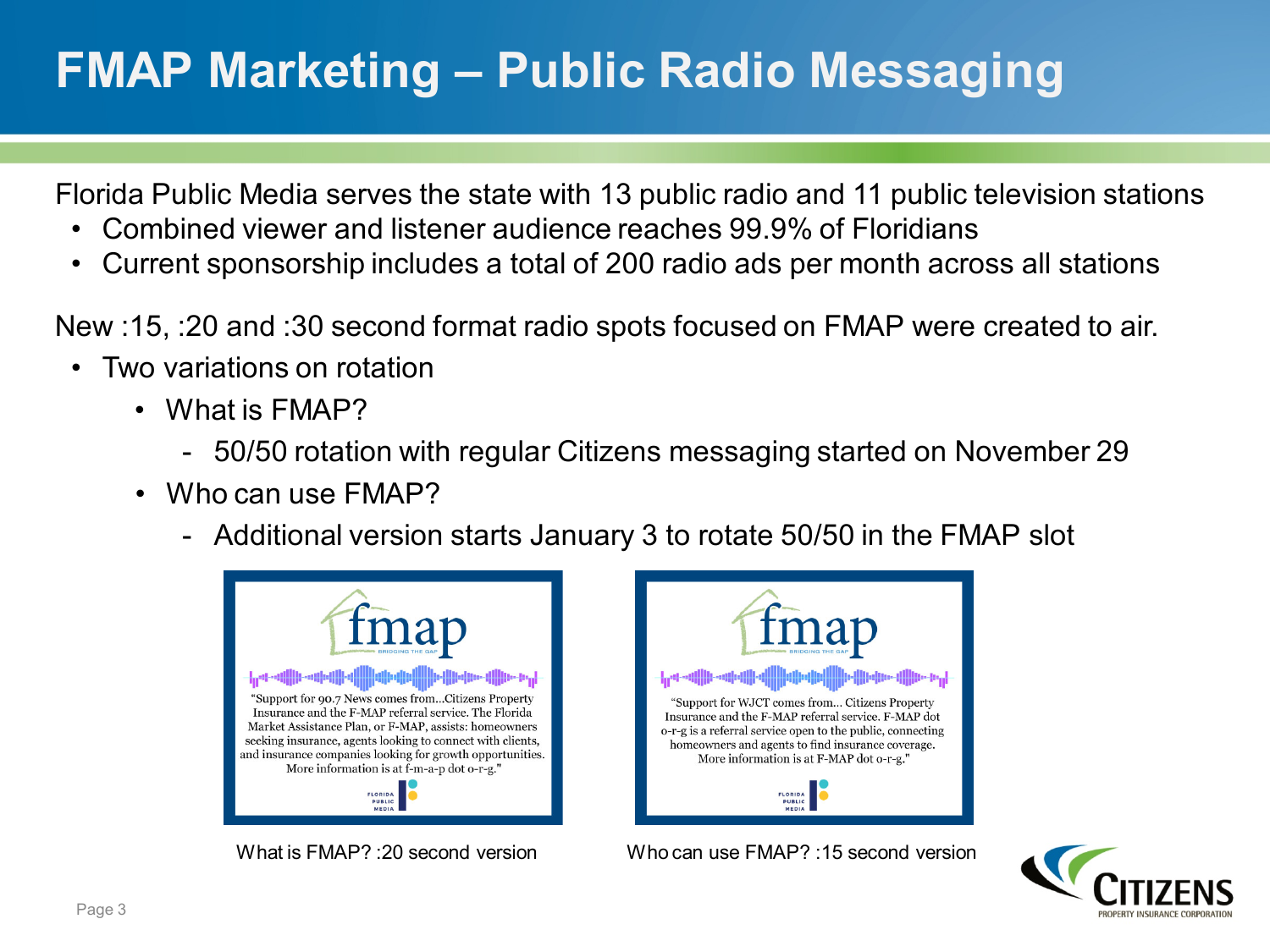### **FMAP Marketing – Social Media Messaging**

FMAP social media profiles were created on Facebook and Twitter. Messaging has been a combination of organic and paid posts on both platforms.

Increasing brand awareness relies upon meeting consumers where they are at. Our messaging includes static, video and story feature posts.

Each piece of content relies on the utility of the FMAP service – connecting consumers with local agents to find coverage.





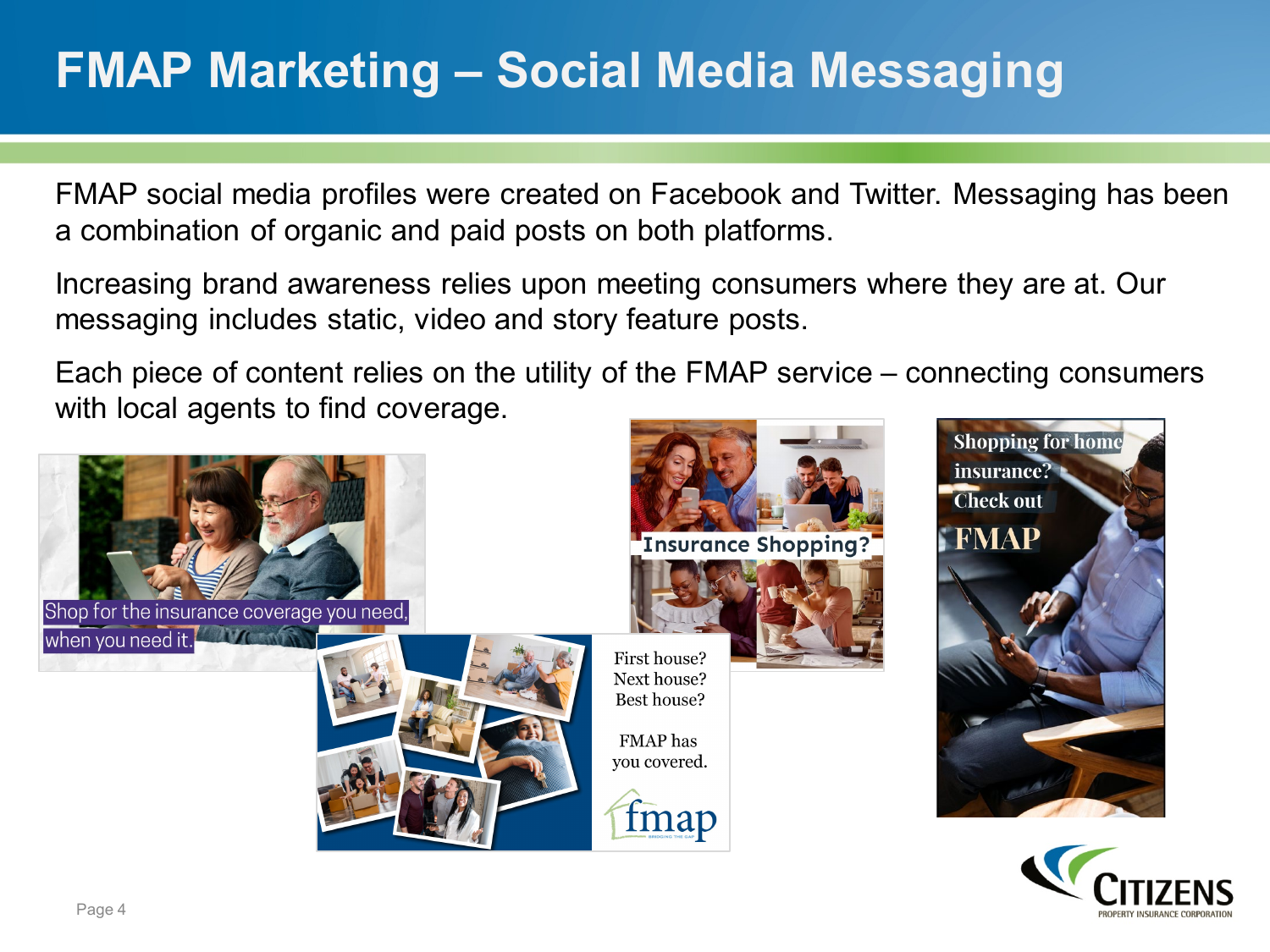### **FMAP Marketing – Campaign Metrics**

Facebook paid ads have been the most successful social tool for us to increase awareness. Two ad suites with multiple video versions are in rotation. To maximize effectiveness, ad version delivery is determined by Facebook based on user profile information such as device, location and demographics.



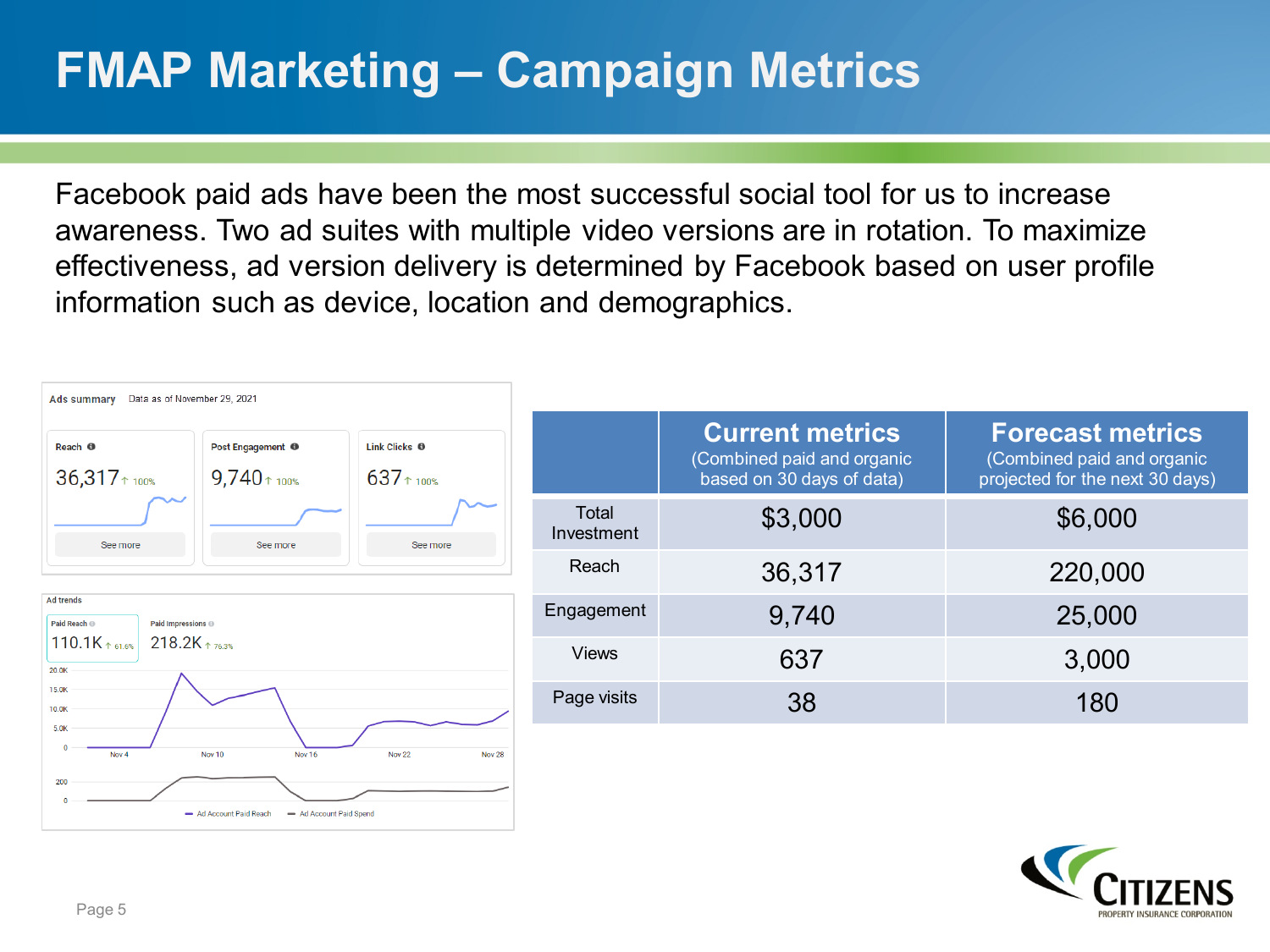### **FMAP Marketing – Advertising Partner**

Citizens met with C-Com to discuss future FMAP marketing campaign. Proposal focused on marketing FMAP as a new brand and establishing name recognition as the brand is not well known.

Several approaches were pitched for consideration with different tiers of investment. Solutions include a selection of broadcast television, cable, radio, print and digital deliverables during a campaign of up to 18-weeks. Estimated impressions from the campaign range from 7.6 million to 27 million.

The majority of the work for this partnering effort would take place in late Q1 2022 and early Q2 after the two major FMAP application releases are complete.

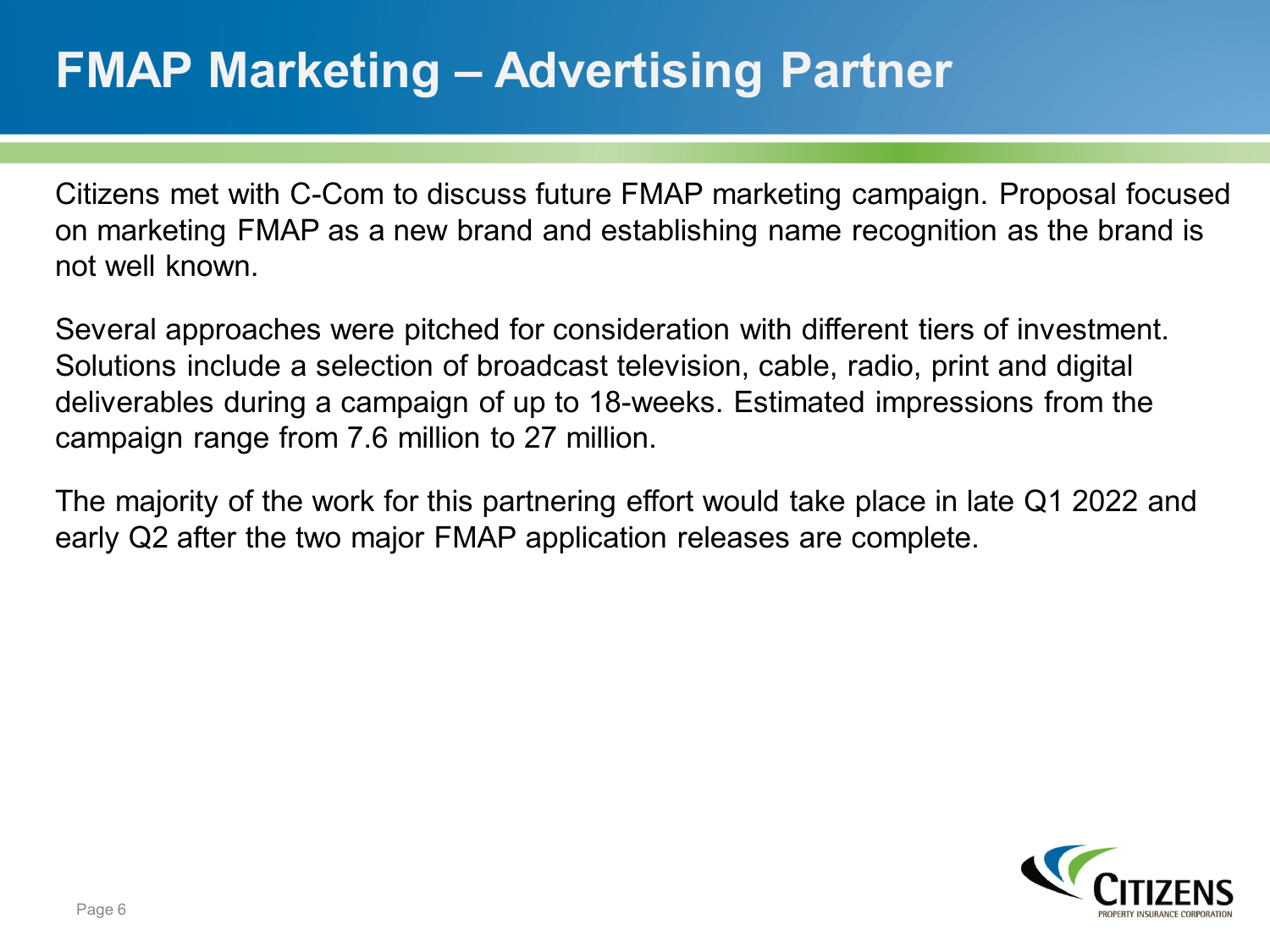# **FMAP Marketing – Recap**

#### **Internal Resources:**

- Social Media
	- Twitter handle @fmap org
	- Facebook page @fmap.org
- PH Newsletter/Advisor
	- Article in October Advisor *Citizens renews focus on [state program to find private insurance options](https://www.citizensfla.com/documents/20702/15485385/Citizens+Advisor_10.18.21.pdf/4220875d-b134-e129-a23c-3366ae527bfd?version=1.0&t=1634415280837&download=true)*
	- Article slated for Issue 4 of Policyholder Newsletter (March 2022) FMAP 2.0 is Here!
- Direct mail/email
	- Messaging sent December 10 to alert agents and currently registered consumers of upcoming FMAP platform enhancements and new requirements launching December 17
	- Email banner with FMAP branding complete
- Association awareness article
	- Shared with association partners for inclusion in upcoming member newsletters
- Earned media (Op-eds, Letters to the Editor)
	- Forecast for Q1 2022 for greater message impact (better user experience, not competing with holiday/end of year wrap ups, etc.).

### **External Resources:**

- Florida Public Media
	- Ad introduced into rotation to reintroduce FMAP end of November
	- Second ad incorporated beginning of January
- C-Com
	- Met with partners to review options for larger campaign
	- Anticipated engagement late Q1/early Q2 of 2022 for maximum impact

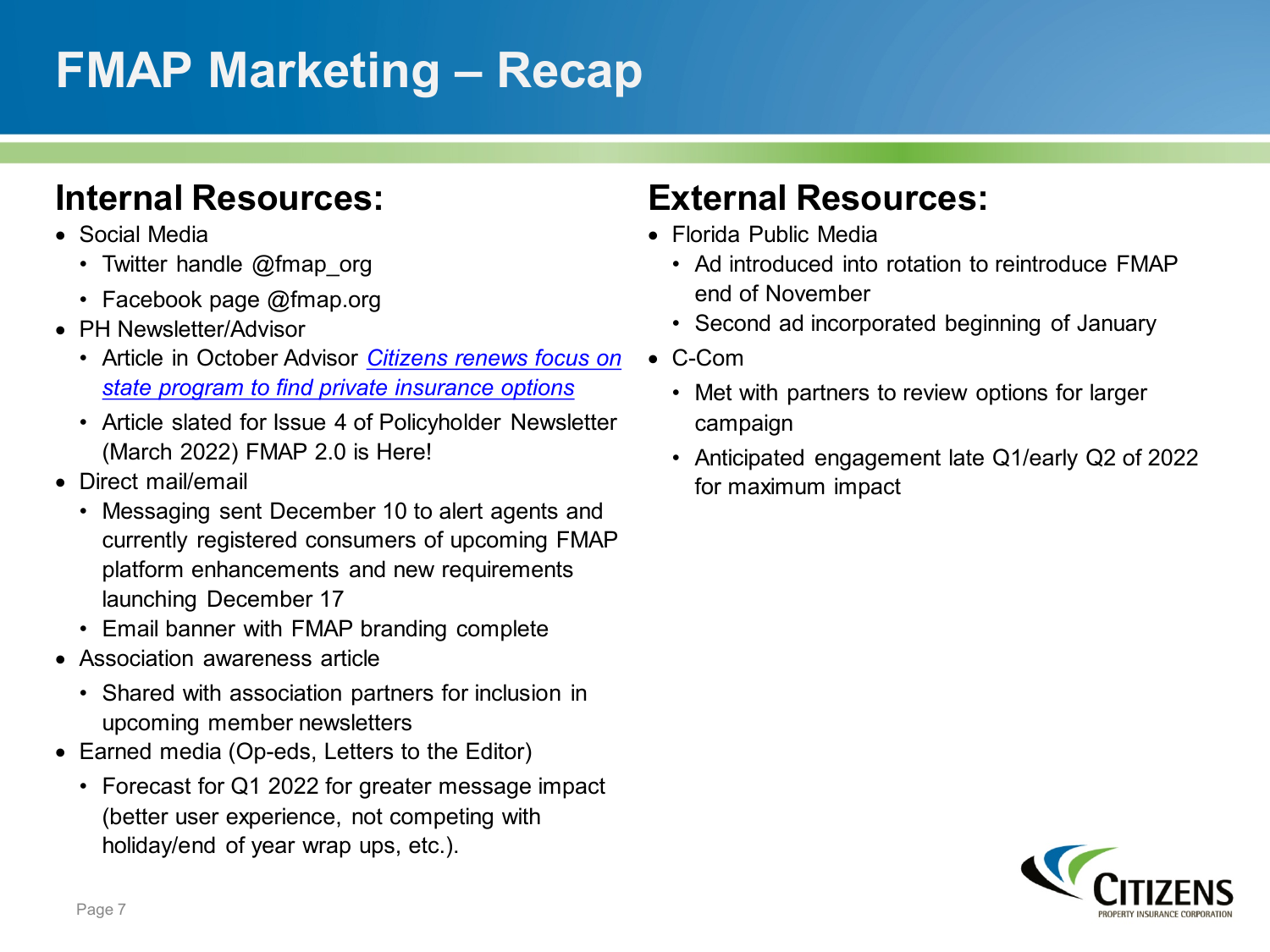# **Exposure Reduction Messaging Workgroup**

Cross-divisional workgroup tasked with reviewing and enhancing all current messaging efforts that help reduce exposure and find new opportunities via multiple communication channels to increase consumer awareness.

#### **All topics requiring communication use the channels below:**

- Internal communications to staff
- Agent Bulletins
- Policyholder emails and letters
- Consumer emails
- External Website for all
- Agent Website
- FAQs
- Social Media

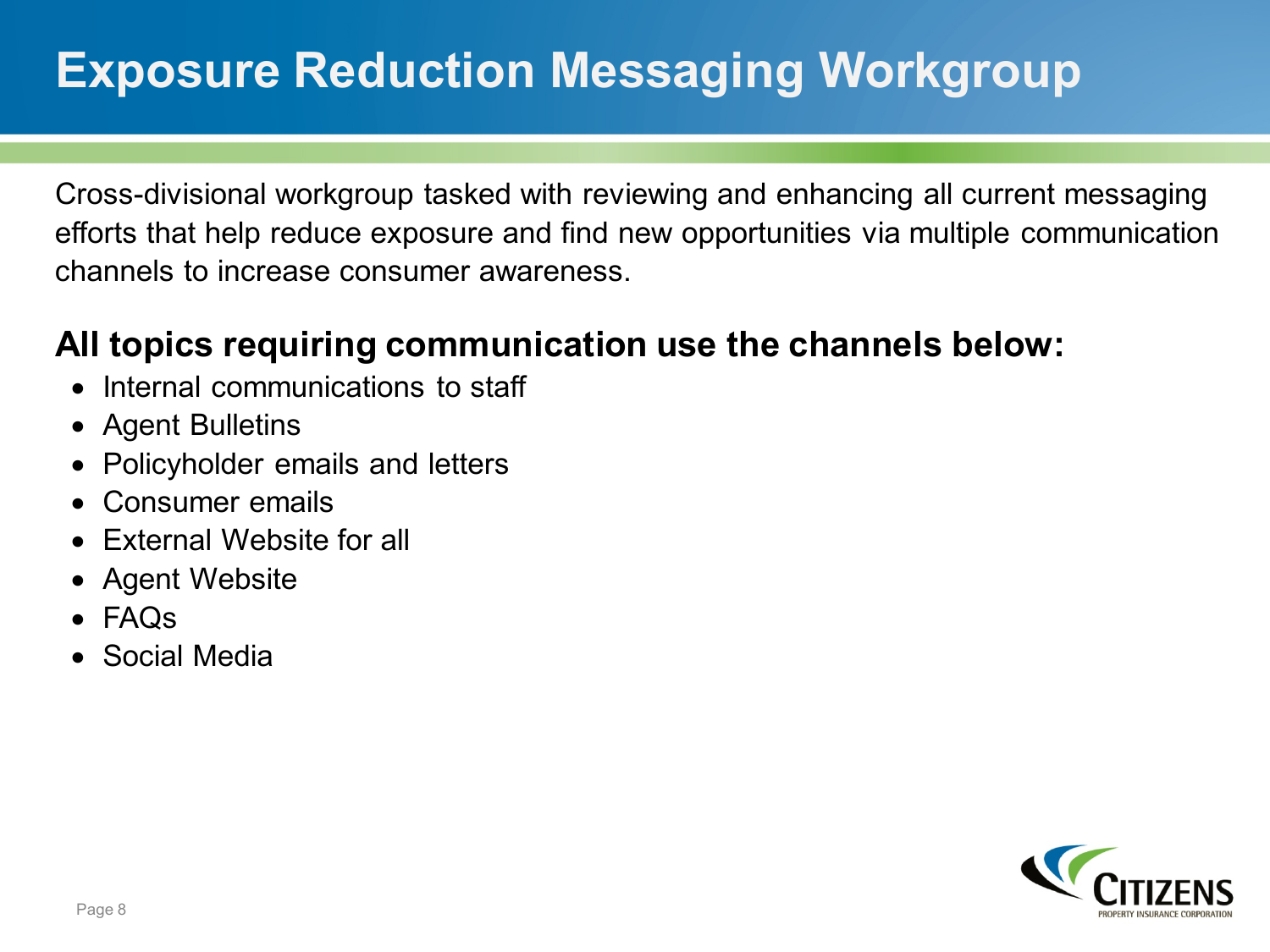### **Q4 2021 Focus**

#### **Managed Repair Program:**

- Call center scripts
- Additional mailers
- New email to policyholder at time claim is filed
- Improved messaging
- Agent Bulletins
- External Website
- Agent Website
- FAQs
- Social Media

#### **Exposure Reduction topics:**

- Loss History Reporting
- FMAP (Agents and Consumers)
- New Eligibility Rules
- Citizens Insurance Services (CIS) Book of Business Transfers
- Depopulation survey